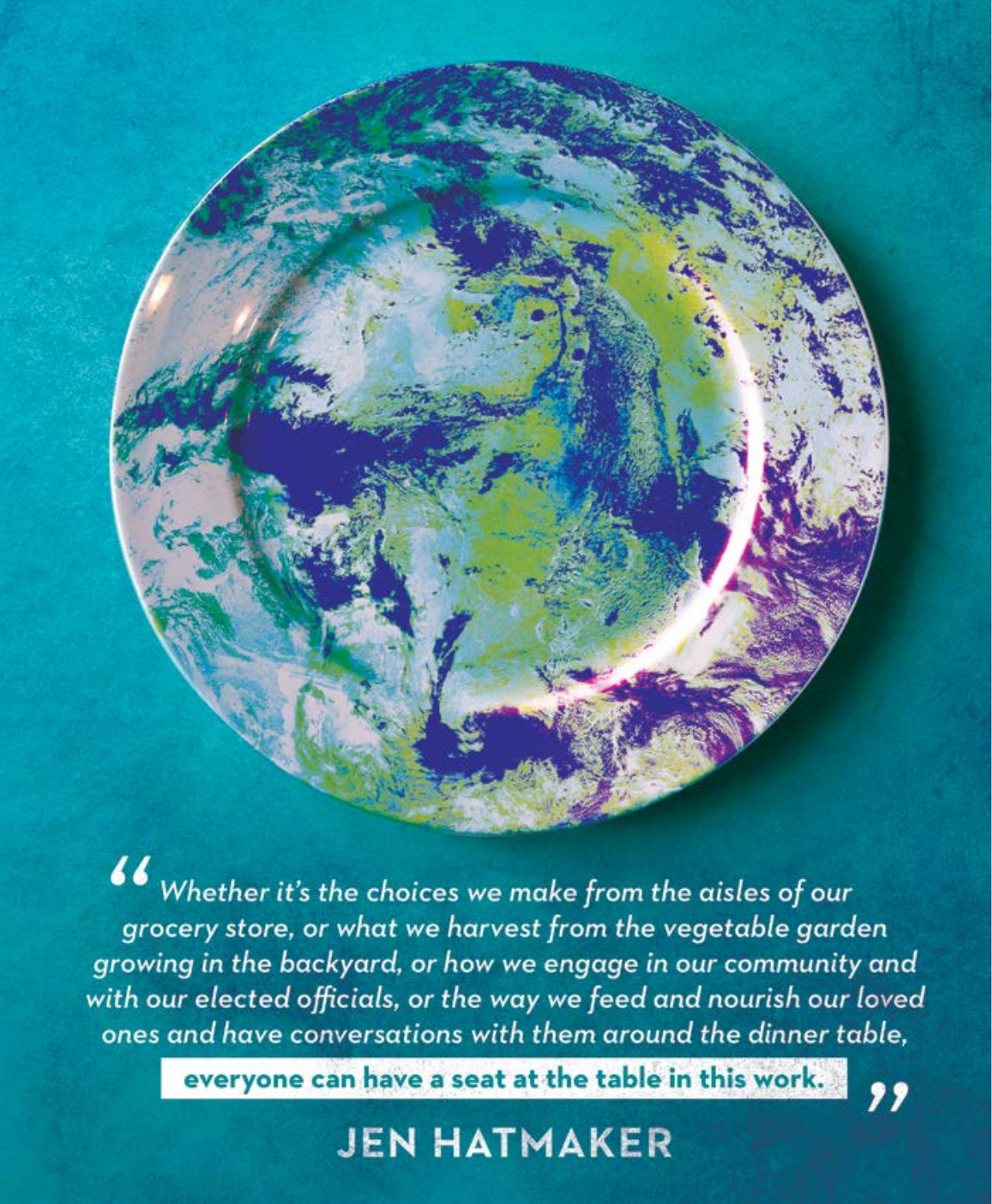# WE **CAN** END WORLD HUNGER

#### **THESE ACTIVISTS, POLITICIANS, ARTISTS, AND PASTORS TELL US WHY**

*"If I had to say one last thing about fighting hunger at home and around the world, it would be to seek out the thing that speaks to you and do it. Start somewhere. Take that step."*

**singer BRAD PAISLEY**

**in conversation with Kimberly Williams-Paisley**

*"What we're lacking is not the capacity to produce food but the will to make sure the food we grow makes it into hungry bellies everywhere."*

**podcaster & author MIKE M c HARGUE**

*"Now is not the time to cut America's modest global health funding."*

**senator WILLIAM H. FRIST**

*"Wars create hunger and unless we are committed to stopping wars, the peace necessary to end hunger and malnutrition will continue to be only a distant hope."* **author & evangelist TONY CAMPOLO**

*"At a time of unprecedented shortages facing so many people around the world and budget deficits at home, the United States first needs to use every dollar more efficiently to save more lives today."*

#### **senator BOB CORKER**

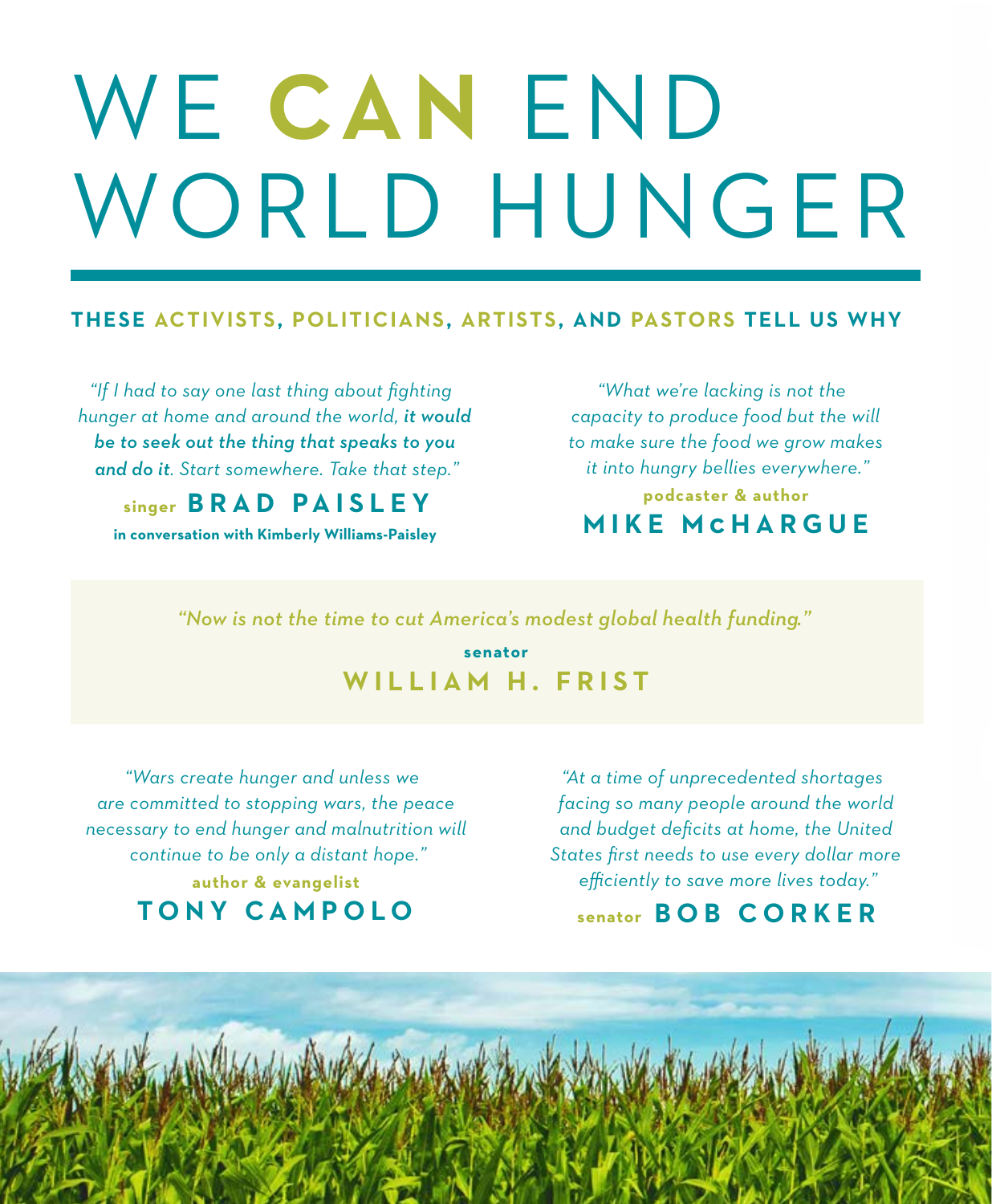#### EDITED BY JENNY EATON DYER AND CATHLEEN FALSANI

HUNGER

AVAILABLE OCTOBER 22, 2019 280 pages, 978-0-8308-4571-2, \$17.00

WITH CONTRIBUTIONS FROM RICK BAYLESS, WILLIAM H. FRIST, TONY P. HALL. RUDO KWARAMBA-KAYOMBO, JONATHAN MARTIN, MIKE MCHARGUE, KIMBERLY WILLIAMS-PAISLEY AND BRAD PAISLEY, JEFFREY SACHS, AND MORE

*Learn more at* **ivpress.com/the-end-of-hunger**

*"In an age where people agree on almost nothing, it's hard to argue with feeding the hungry."*

> **singer AMY GRANT**



*"We need to stop thinking of food as a commodity. Food is not a commodity. Food is lifeblood."*

> **chef R I C K BAY L E S S**